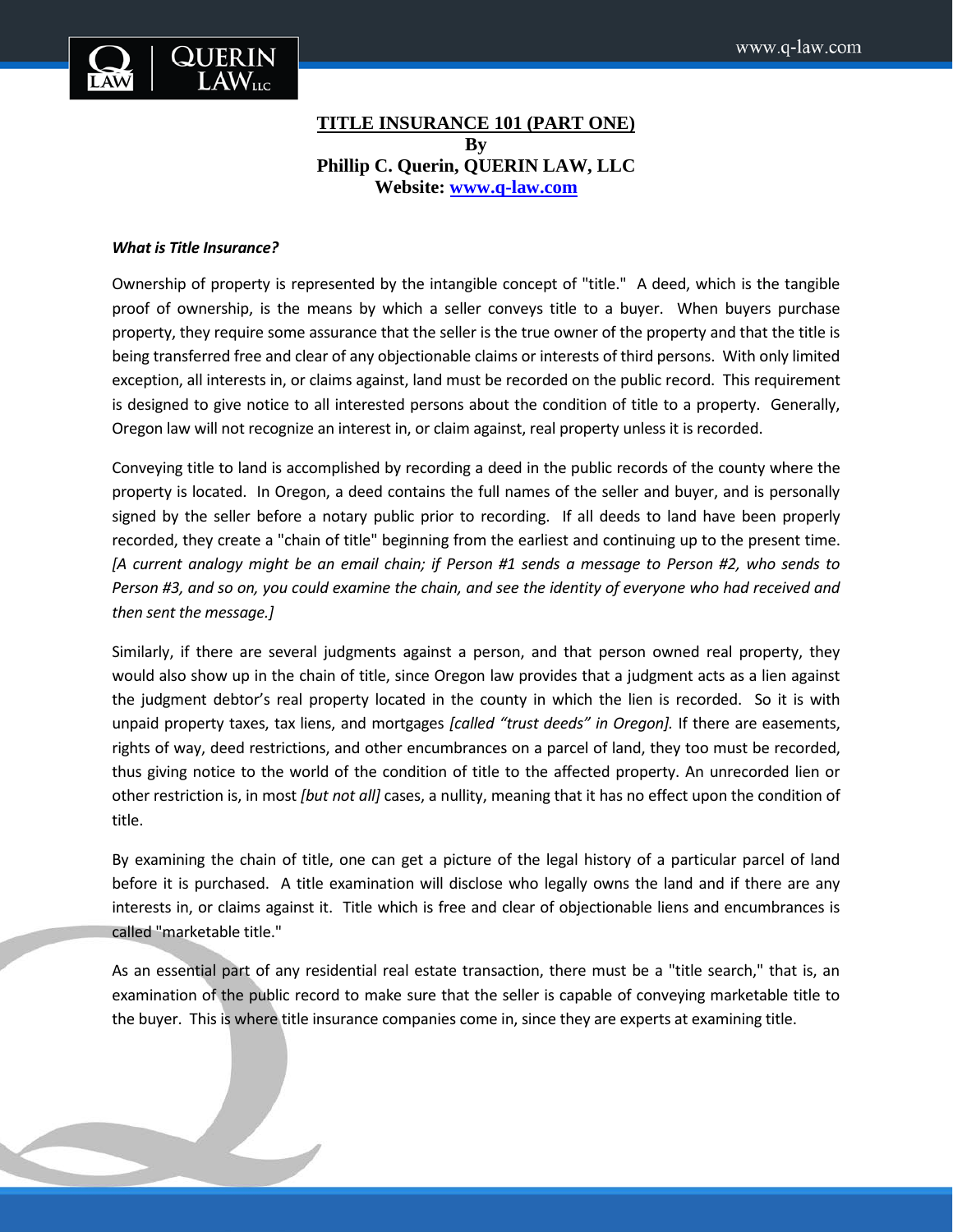

Title companies provide two essential services to buyers: First, they perform an extensive search of the public record and report the results to the buyer prior to closing. Second, they insure to the buyer the accuracy of the information disclosed in their report.

However, it is important to understand that title insurance is *not* "insurance" in the conventional sense. When we think of fire insurance or auto or health insurance, we think of a policy that provides benefits, usually money, in the event of an unexpected loss. The loss, such as a fire, accident or illness, is the risk that is insured against, since no one really knows if or when a loss will occur. However, title insurance is not really based upon this concept of "risk," since before the policy is ever issued to the buyer, the title company closely examines the public record and specifically *excludes* from coverage everything which it discovers that could adversely affect the buyer's title. Exclusions from coverage are called "exceptions" to the title insurance policy. Thus, the title company attempts to eliminate every element of uncertainty, or risk, by a thorough title examination in advance of issuing the policy – and when the policy is issued, all known title risks that have been discovered by the company have been listed as exceptions.

Generally speaking, only if a loss arises from an interest or claim on the public record that is *not* shown as an exception on the policy, will there be insurance coverage. If a defect in the chain of title is disclosed (i.e. "excepted") on the policy, there will be no insurance coverage if the insured buyer incurs a loss that arose as a result of that defect.

Thus, a major service the title company provides to its customers is its skill and expertise in examining the quality of title to land. The information it acquires is disclosed to the buyer before closing. Since all sellers are contractually obligated to convey marketable title to their buyers, once the title company's information is disclosed to the parties, it becomes necessary for the seller to remove any title objections prior to closing.

# *Selection of a Title Company*

Since title insurance is regulated by th[e Oregon Insurance Division,](http://www.cbs.state.or.us/ins/) the cost of an owner's policy is roughly the same regardless of the company used. However, just because their rates are the same does not mean that all title companies are the same. What usually distinguishes one company from another is the degree of service and expertise it provides its customers. Since time is usually of the essence in most real estate transactions, the ability of a title company to promptly provide current and accurate information is essential.

Title companies usually provide escrow services, where most Oregon real estate transactions are closed. Closing is the process whereby a neutral third party acts as a repository to receipt for and account for all monies received and paid out when the transaction is consummated, and then make sure all necessary documents, such as deeds and trust deeds, are recorded in the proper county. This additional function compounds the importance of selecting a good title company, since the parties will be depending upon it not only for title insurance, but also for escrow services. If a real estate agent is used in the transaction, he or she generally know which companies provide the most reliable title and escrow service.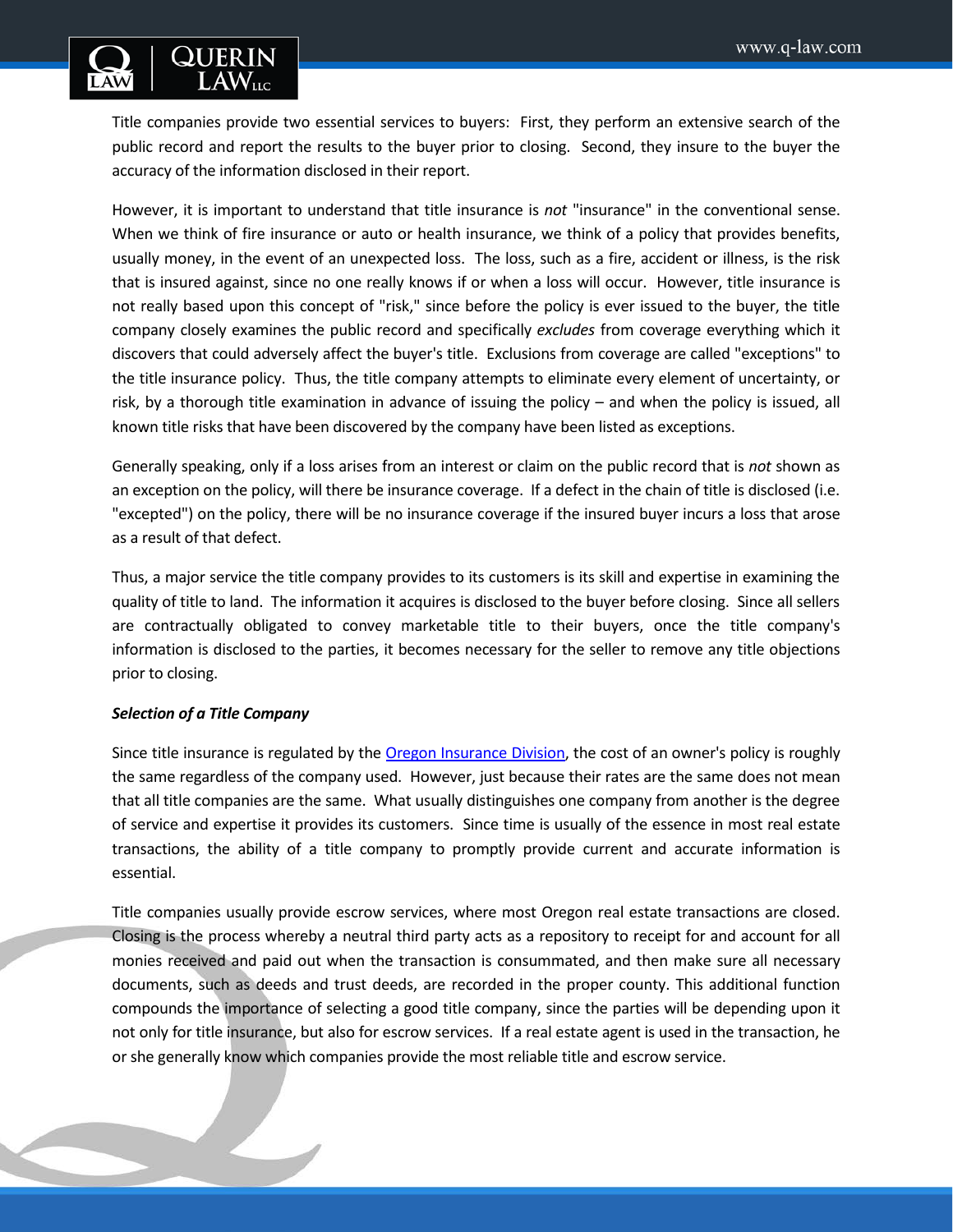

*TIP ~ There is no rule on which party selects the title company that will be used in the transaction. Since buyers generally prepare and submit the offer contained in the Sale Agreement to the seller, they have the first opportunity designate the desired company. However, if the home is new, the builder-seller may have worked closely with a particular title company and escrow agent in the past, and the buyer should expect the builder-seller to have some input as to what company will be used.*

# *Reading The Policy - Standard and Special Exceptions*

Remember, "exceptions" are simply the title insurance company's exclusions from coverage. If a loss occurs to an insured owner as the result of a title defect *[also known as a "cloud" or "encumbrance" on the title]*, the company will be financially responsible only if it failed to list the item as an exception in the policy of insurance. If the item is identified as an exception, it has been excluded from coverage under the title policy.

There are two categories of exceptions, "standard" and "special." Standard exceptions are those exclusions from coverage appearing in a title insurance policy which the company applies to all transactions. These exceptions are not unique to the specific property involved in the transaction and are a standard part of all policies issued to homeowners. *[As will be discussed in Part Two, in some instances buyers may purchase special endorsements that eliminate a standard exception – i.e. it then becomes a risk that the title company agrees to insure against.]* The standard exceptions found in most homeowner title insurance policies include the following:

- **Governmental Regulations** E.g. zoning, water rights, mineral rights, etc. that are promulgated by federal, state, and local jurisdictions.
- **Title Defects Known to the Insured** E.g. the insured knows that there is a pre-existing dispute regarding the validity of a recorded easement or right of way, but does not disclose it to the title insurance company.
- **Matters That a Correct Survey Would Disclose** E.g. encroachments and other matters that would be revealed by a survey. The title company does not perform a survey prior to issuance of the policy.
- **Unrecorded Liens** Most unrecorded lien rights do not negatively impact real property, since they must be recorded to be enforceable. However, construction liens in Oregon can be recorded up to 75 days *after* the labor or materials were provided to a property. This means that if the title company performed a title search during that period, the preliminary title report might not show the existence of the lien, since it still had not been recorded. If a sale transaction closed during that period and title transferred to the new owner, a construction lien could still be recorded against the property, potentially forcing the buyer to become responsible for payment of the lien he/she knew nothing about. See discussion of the Homeowner Protection Act, here.
- **Parties in Possession** E.g. someone occupying the property other than the record owner/seller. This could be an adverse possessor, squatter, trespasser, or tenant under an unrecorded lease.

If a loss arises from an event that falls within one of the standard exceptions, there will be no title insurance coverage.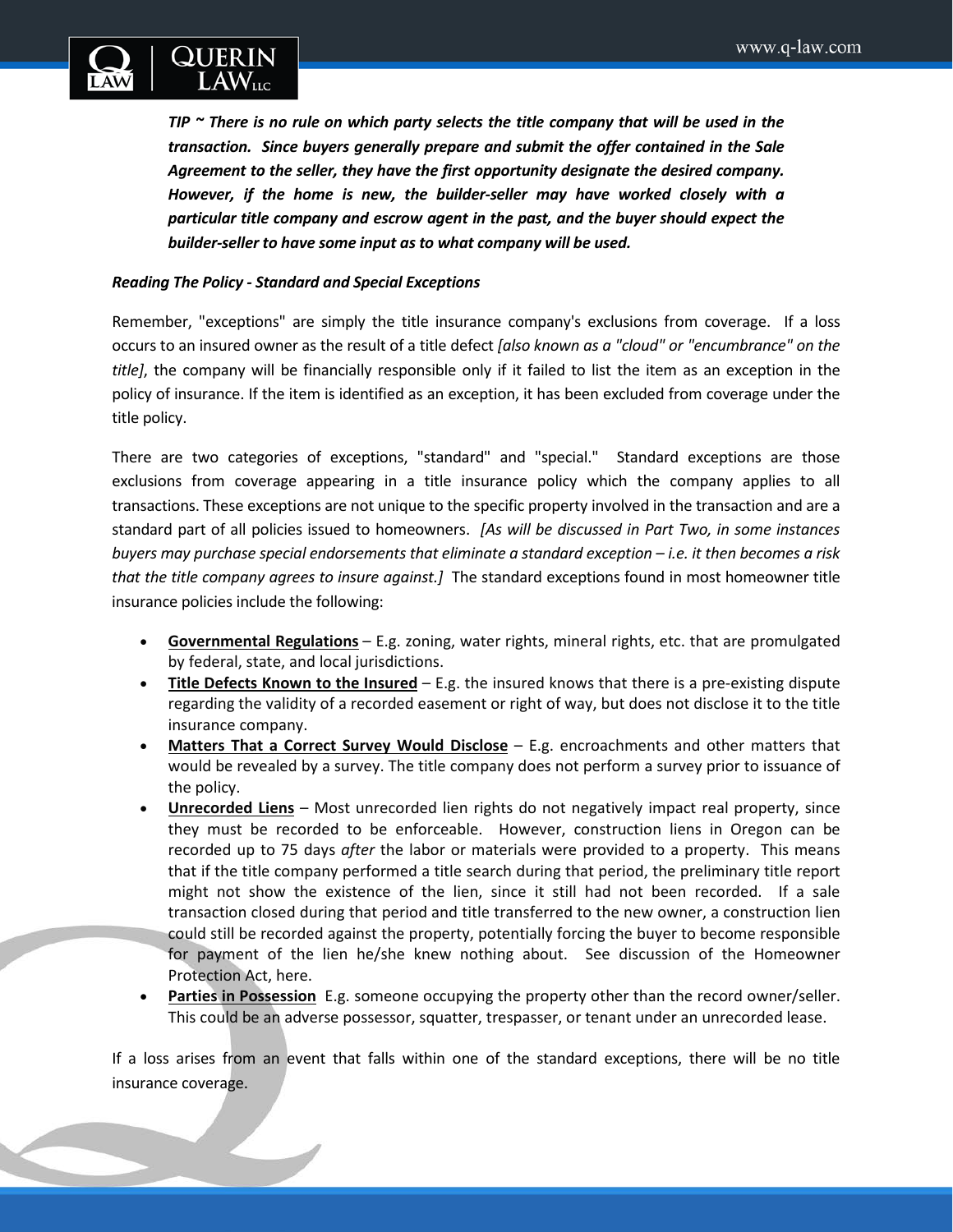

Special exceptions are those that pertain specifically to the property which is the subject of the transaction. These exceptions are based upon the information gleaned from the title company's examination of the chain of title of the specific property being transferred. This examination is conducted by reviewing the public record.

Not all clouds or encumbrances affecting title are bad; some are actually necessary for the development and use of the land. For example, say a buyer is acquiring a home located in a subdivision. When that subdivision was first platted,<sup>[1](#page-3-0)</sup> certain utility easements<sup>[2](#page-3-1)</sup> would have been recorded against the property by the developer for installation and repair of the underground utilities and services such as telephones, electricity, sewer and water. These utility easements will appear on the title insurance policy as special exceptions. They generally are not objectionable, $3$  and will always show as encumbrances against the title, even after it has been transferred to the buyer.

Other types of special exceptions that could show up on a title insurance policy are known as "liens." A lien is a charge against the property which, if unpaid, could result in a foreclosure of that property to satisfy the debt. There are many different types of liens: Some are voluntary, such as mortgages and trust deeds *[e.g. for the purchase money to buy the home]*, and some involuntary, such as money judgments for child support and alimony. Other types of liens can include contractor's liens for labor and material supplied to the property, and state and federal income tax liens. With only a few exceptions, most buyers will not purchase a residence until all existing judgments and liens have been paid off or otherwise removed from the title. If they are not removed at the time of closing, judgments and liens remain as an encumbrance against the title to property even after it has been conveyed to the buyer. Since a lien acts as a monetary claim against the land, the creditor has the right to foreclose the affected property regardless of the identity of the owner. For this reason, all prospective buyers need the title insurance company to assure them, in advance of closing, that there are no judgments against the property.

# *The Preliminary Title Report*

 $\overline{\phantom{a}}$ 

The OREF Residential Real Estate Sale Agreement says that the seller will provide and pay for a title policy insuring marketable title to the buyer. Well before closing, the title company will issue a "preliminary" title report ("PTR") describing all of the matters on the public record affecting the seller's title. *[See, [sample](http://www.beavertonoregon.gov/DocumentCenter/View/4468)  PTR) [here.\]](http://www.beavertonoregon.gov/DocumentCenter/View/4468)* The PTR is not an insurance policy, but merely an initial written description of the condition of the title. It may, and frequently does, change before issuance of the title insurance policy.

*TIP ~ Buyers and their real estate agents should read the preliminary title report closely. Appearing at the end of the report is the name of the title officer who is responsible for the title search. That person should be contacted if the buyer has a question or concern. Although only attorneys are permitted to impart legal advice, there is much information and assistance that* 

<span id="page-3-0"></span> $1$  A "plat" is an official map of the surveyed development has been accepted for recording by the county.

<span id="page-3-1"></span> $2$  An "easement" is a right of use, which is generally limited to a specific purpose.

<span id="page-3-2"></span> $3$  If they are objectionable to the buyer, the matter will have to be resolved with the seller before closing.